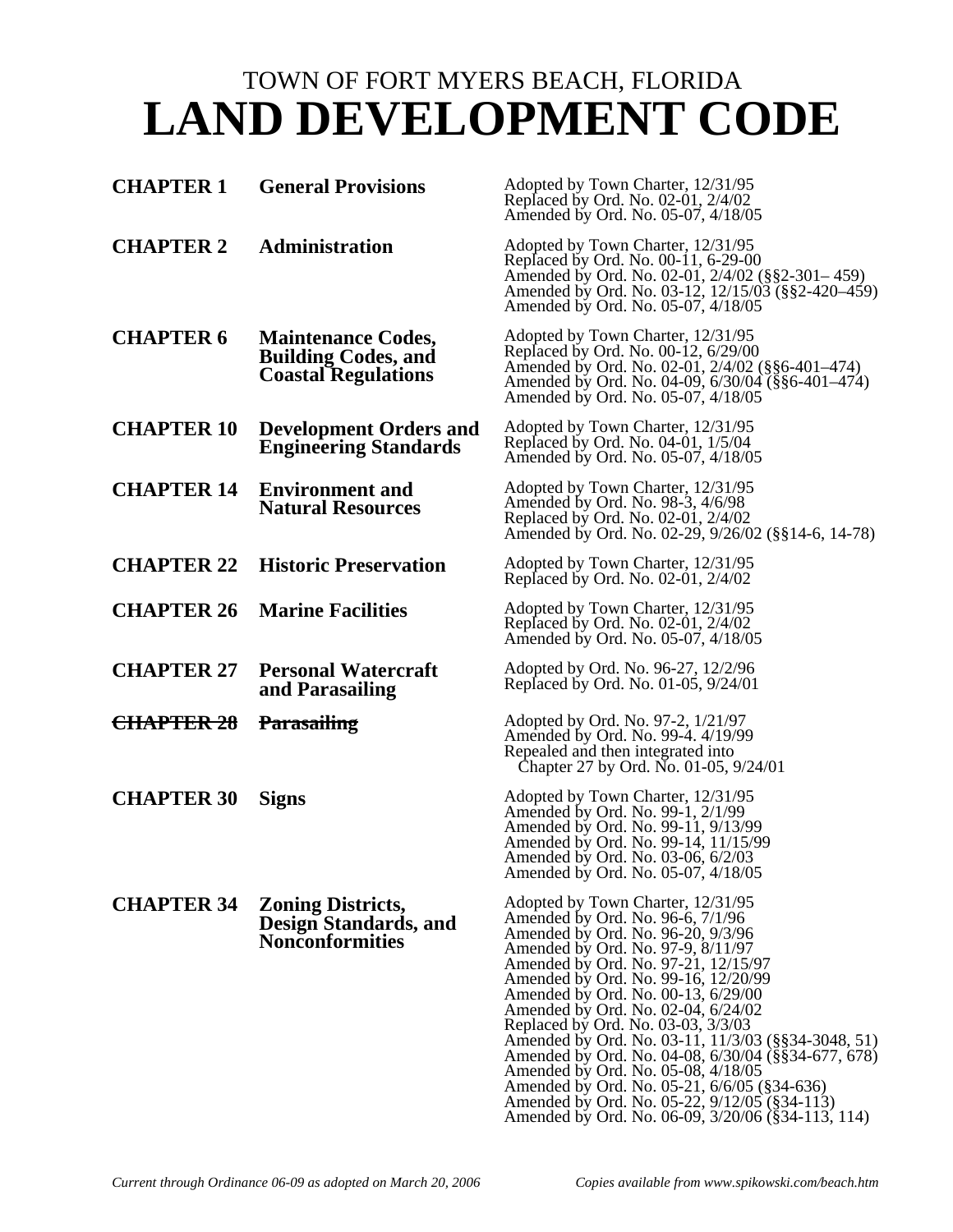DIVISION 3. LOCAL PLANNING AGENCY consistent with Fort Myers Beach Comprehensive Plan.

- (2) the transfer of development rights;
- (3) land swaps or exchanges;
- (4) compensation and purchase of the property or property interest, or
- (5) issuance of a development permit or order.

(b) The parties to a dispute arising under the Bert J. Harris, Jr., private property rights protection act may craft settlements that exceed the town's statutory or ordinance authority provided the parties jointly file a judicial action for court approval of the settlement.

(c) In order to implement a settlement offer, the town council has the authority to waive any or all procedural requirements contained in town ordinances or administrative codes and to directly exercise all authority otherwise delegated to the local planning agency, the town manager or designees, or any other part of town government.

#### **Sec. 34-96. Final decision; judicial review.**

(a) Any final zoning decision of the town council on a specific application may be reviewed by the circuit court unless otherwise provided in this article. This review may only be obtained through filing a petition for writ of certiorari pursuant to the Florida Rules of Appellate Procedure. Any such petition must be filed within 30 calendar days after the decision has been rendered. For the purposes of computing the 30-day period, the date that the decision has been rendered is the date of the public hearing at which the town council made such decision by oral motion.

(b) The person making application to the town council for a final decision entitled to judicial review is a necessary and indispensable party to any action seeking judicial review of that final decision.

(c) This section is not intended to preclude actions pursuant to F.S.  $\S 70.51$  (see  $\S 34-94$ ), or actions pursuant to § 163.3215 that challenge consistency of any final zoning decision on a specific application with the Fort Myers Beach Comprehensive Plan.

#### **Secs. 34-97--34-110. Reserved.**

#### **Sec. 34-111. Agency established.**

The Town of Fort Myers Beach local planning agency (LPA) is hereby established.

#### **Sec. 34-112. Purpose and scope.**

The broad objectives of town planning and the creation of the local planning agency are to further the welfare of the citizens of the town by helping to promote a better, more helpful, convenient, efficient, healthful, safe, and attractive community environment and to insure that the unique and natural characteristics of the island are preserved.

#### **Sec. 34-113. Composition, appointment, and compensation of members.**

(a) The local planning agency shall consist of up to seven members appointed by the town council. No members of the local planning agency shall be salaried officials of the town. Membership on the local planning agency shall render a person ineligible for membership on any other advisory committee for the Town of Fort Myers Beach during his/her term of office. One spouse per household will be eligible for membership on the local planning agency during any given term of office. No current member of Town Council shall be eligible to serve on the local planning agency. Except for inclusion of members required under Florida law, all members must be residents of, or owners of real property located within, the territorial limits of the Town of Fort Myers Beach at the time of application for membership on the local planning agency and during the period of service on the local planning agency. All applicants must apply on or before March 1 of the appointment year (however, for 2006 only, the application period is extended to April 19, 2006). Each application must be submitted on one 8½" by 11" paper, and must include a short biography and short explanation as to why the applicant wishes to serve on the local planning agency.

(b) The members of the local planning agency shall serve without compensation but may be reimbursed for expenses as are necessary to conduct the work of the agency from funds appropriated by the town council.

(c) In addition to the up to seven voting members, the local planning agency shall also include as a nonvoting member a representative of the Lee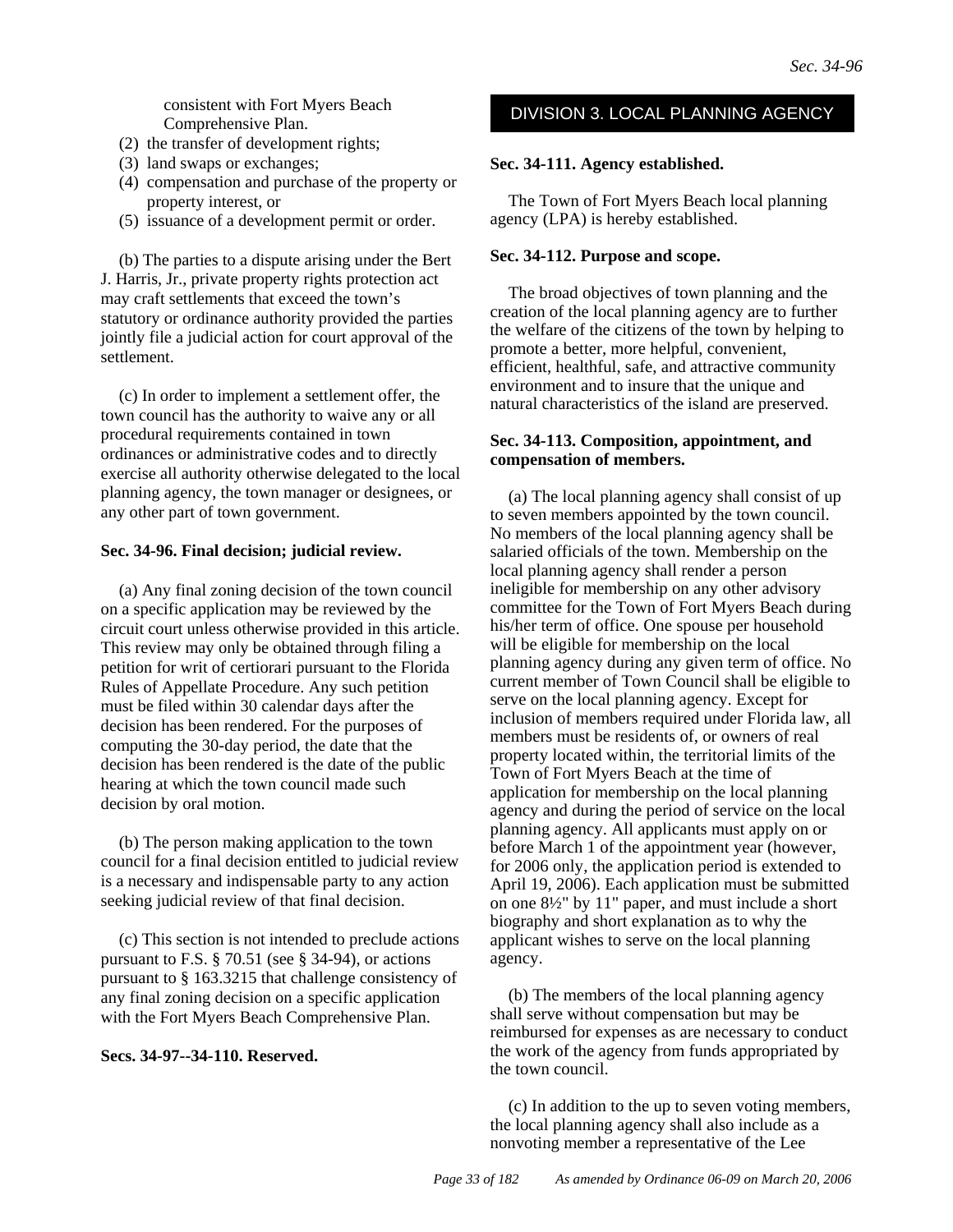County School District, as designated by the Lee County School Board, to attend and participate in those meetings at which the local planning agency considers comprehensive plan amendments and rezonings that would, if approved, increase residential density on the property that is the subject of the application (see F.S. 163.3174(1), 2002).

# **Sec. 34-114. Members' terms and vacancies.**

(a) The term of office of a member of the local planning agency shall be staggered in increments of two years or until a successor has been appointed and has qualified, except that the respective terms of the members first appointed under this amendment shall be up to four members for a one-year term and three members for a two-year term. No member shall serve more than two consecutive terms of two years each; however, after two years out of office with this agency, any person who has previously served and is otherwise qualified may apply for re-appointment to this agency. This term limit will not be construed to apply to the members who are appointed for an initial one-year term in 2006.

(b) Appointments shall be made annually at the first meeting of the council in April; however, for 2006 only, appointments shall be made at the first general council meeting subsequent to April 19, 2006. Vacancies in the local planning agency shall, within sixty days, be filled by the council for the remainder of the term created by such vacancy.

# **Sec. 34-115. Forfeiture of office.**

A local planning agency member shall forfeit office if the member:

- (1) Lacks at any time during the term of office any qualification for the office prescribed by town ordinance or state law; or
- (2) Violates any standard of conduct or code of ethics established by law for public officials; or
- (3) Is absent from three regular local planning agency meetings per year without being excused by the local planning agency.

#### **Sec. 34-116. Election and duties of officers.**

(a) The local planning agency shall elect a chairperson and a vice-chairperson each year at the first meeting of the newly appointed members.

(b) It shall be the duty of the chairperson to preside over all meetings of the local planning agency. In the absence of the chairperson, the vicechairperson may preside.

# **Sec. 34-117. Clerk.**

The town manager or designee shall be the clerk of the local planning agency. It shall be the duty of the clerk to keep a record of all proceedings of the local planning agency, transmit its recommendations when directed by the chairperson, maintain an updated complete file of all its proceedings at town hall, and perform such other duties as are usually performed by the clerk of a deliberative body.

#### **Sec. 34-118. Rules and procedures.**

The local planning agency shall meet at least eight times per year and shall meet no less often than bimonthly or more frequently at regular intervals to be determined by it, and at such other times as the chairperson or as it may determine. It may adopt rules for the transaction of its business. The rules may be amended from time to time, but only upon notice to all members that said proposed amendments shall be acted upon at a specified meeting. A majority vote of the local planning agency shall be required for the approval of the proposed amendment. It shall keep a properly indexed record of its resolutions, transactions, findings, and determinations, which record shall be a public record. All meetings of the local planning agency shall be public meetings.

#### **Sec. 34-119. Employment of staff and experts**.

The local planning agency may, subject to the approval of the town council and within the financial limitations set by appropriations made or other funds available, recommend the town manager employ such experts, consultants, technicians and staff as may be deemed necessary to carry out the functions of the local planning agency. Such technical assistance to the local planning agency shall be under the day-to-day supervision of the town manager.

#### **Sec. 34-120. Specific functions, powers, and duties as to comprehensive planning and land development regulations.**

The functions, powers, and duties of the local planning agency as to comprehensive planning and adoption of land development regulations shall be to:

(1) Acquire and maintain such information and materials as are necessary to an understanding of past trends, present conditions, and forces at work to cause changes in these conditions, and provide data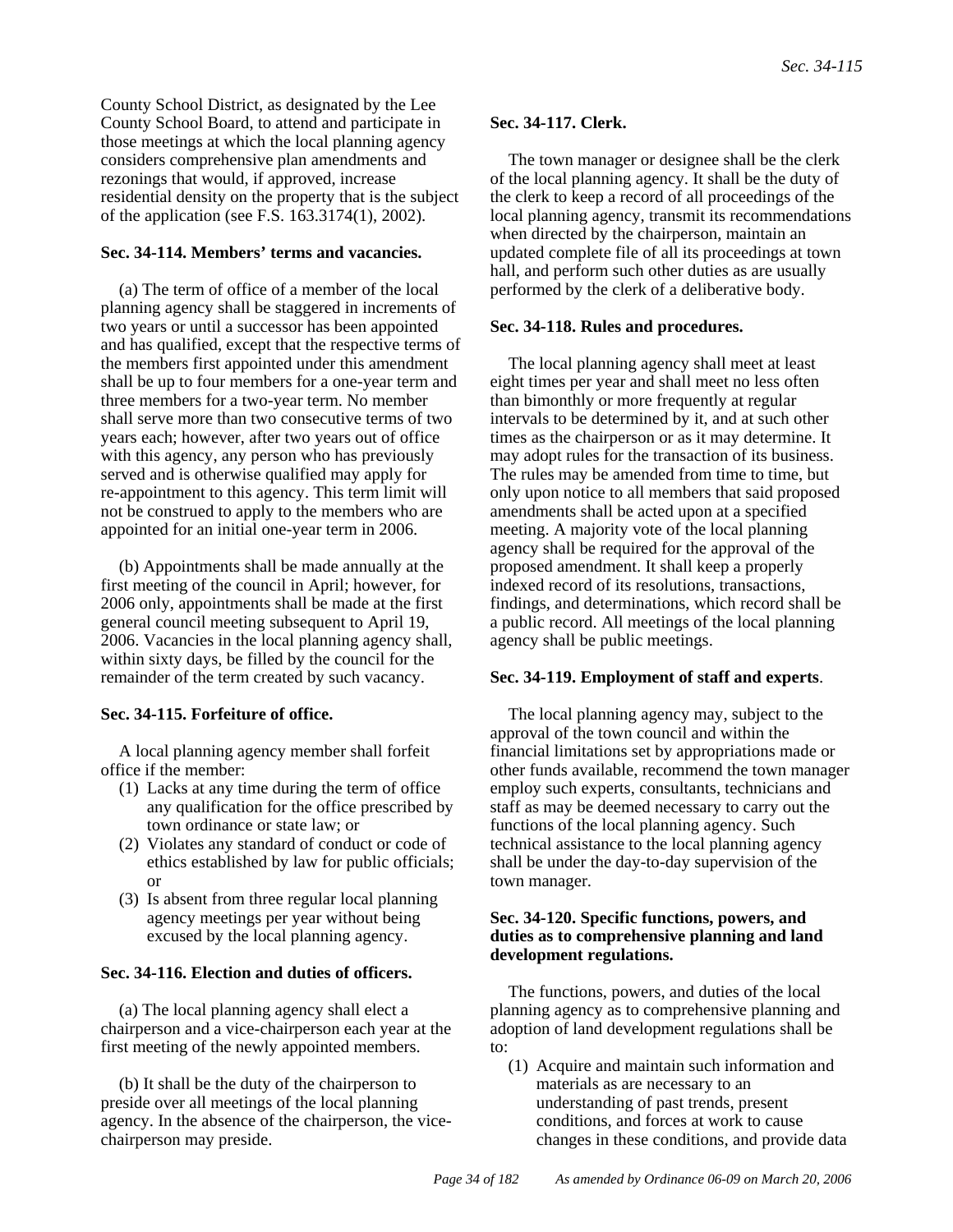for estimates of future conditions. Such information and material may include maps and photographs of man-made and natural physical features, statistics on trends and present and future estimated conditions with respect to population, property values, economic base, land uses, municipal services, various parameters of environmental quality, and such other information as is important or likely to be important in determining the amount, direction and kind of development to be expected in the town and its various parts and the necessary regulation thereof to insure that the unique and natural characteristics of the island be preserved.

- (2) Prepare principles and policies for guiding land uses and development in the town in order to preserve the unique and natural characteristics of the island, to overcome the island's present handicaps, and to prevent or minimize future problems.
- (3) Make or cause to be made any necessary special studies on the location, condition, and adequacy of specific facilities in the town or portion thereof. These may include, but are not limited to, studies on housing, commercial facilities, utilities, traffic, transportation, parking, and emergency evacuation.
- (4) Review proposed land development codes and amendments thereto, and make recommendations to the town council as to their consistency with the comprehensive plan.
- (5) Recommend to the town council annually whether the proposed capital improvements program is consistent with the comprehensive plan.
- (6) Make administrative interpretations of the comprehensive plan when such interpretations are referred to the local planning agency by its legal counsel, in accordance with the ch. 15 of the comprehensive plan and § 34-124(3).
- (7) Request legislative interpretations of the comprehensive plan in accordance with ch. 15 of that plan, when deemed appropriate by the local planning agency.
- (8) Make recommendations to the town council on legislative interpretations that have been requested in accordance with ch. 15 of the comprehensive plan.
- (9) Recommend action to the town council on any amendments that are proposed to the comprehensive plan.
- (10) Monitor and oversee the effectiveness and status of the comprehensive plan and

recommend to the town council such changes in the comprehensive plan as may from time to time be required, including preparation of the periodic evaluation and appraisal reports required by F.S. § 163.3191.

- (11) Conduct such public hearings as may be needed for updating the comprehensive plan and such additional public hearings as are specified by law.
- (12) Aid town officials charged with the direction of projects or improvements embraced within the comprehensive plan and generally promote the realization of the comprehensive plan.
- (13) Cooperate with municipal, county and regional planning commissions and other agencies or groups to further the local planning program and to assure harmonious and integrated planning for the area.
- (14) Perform any other duties which lawfully may be assigned to it by the town council.

## **Sec. 34-121. Functions, powers, and duties as to zoning matters.**

The functions, powers, and duties of the local planning agency as to zoning matters shall be to:

- (1) Prepare recommendations for changes to the boundaries of the various zoning districts, or to the regulations applicable thereto, to the town council.
- (2) Make recommendations on the following to the town council:
	- a. Applications for rezonings including planned developments.
	- b. Applications for developments of regional impact and Florida Quality Developments approval, which may or may not include a request for rezoning.
	- c. Special exceptions.
	- d. Variances from this code and any town ordinance which specifies that variances from such ordinance can only be granted by the town council.
	- e. Extensions of master concept plans for planned developments (see § 34-220(4)).
	- f. Any other applications that require action by the local planning agency pursuant to this code.
- (3) *Authority.*
	- a. The local planning agency shall serve in an advisory capacity to the town council with respect to zoning matters as set forth in subsections (1) and (2) of this section, and in such capacity may not make final determinations.